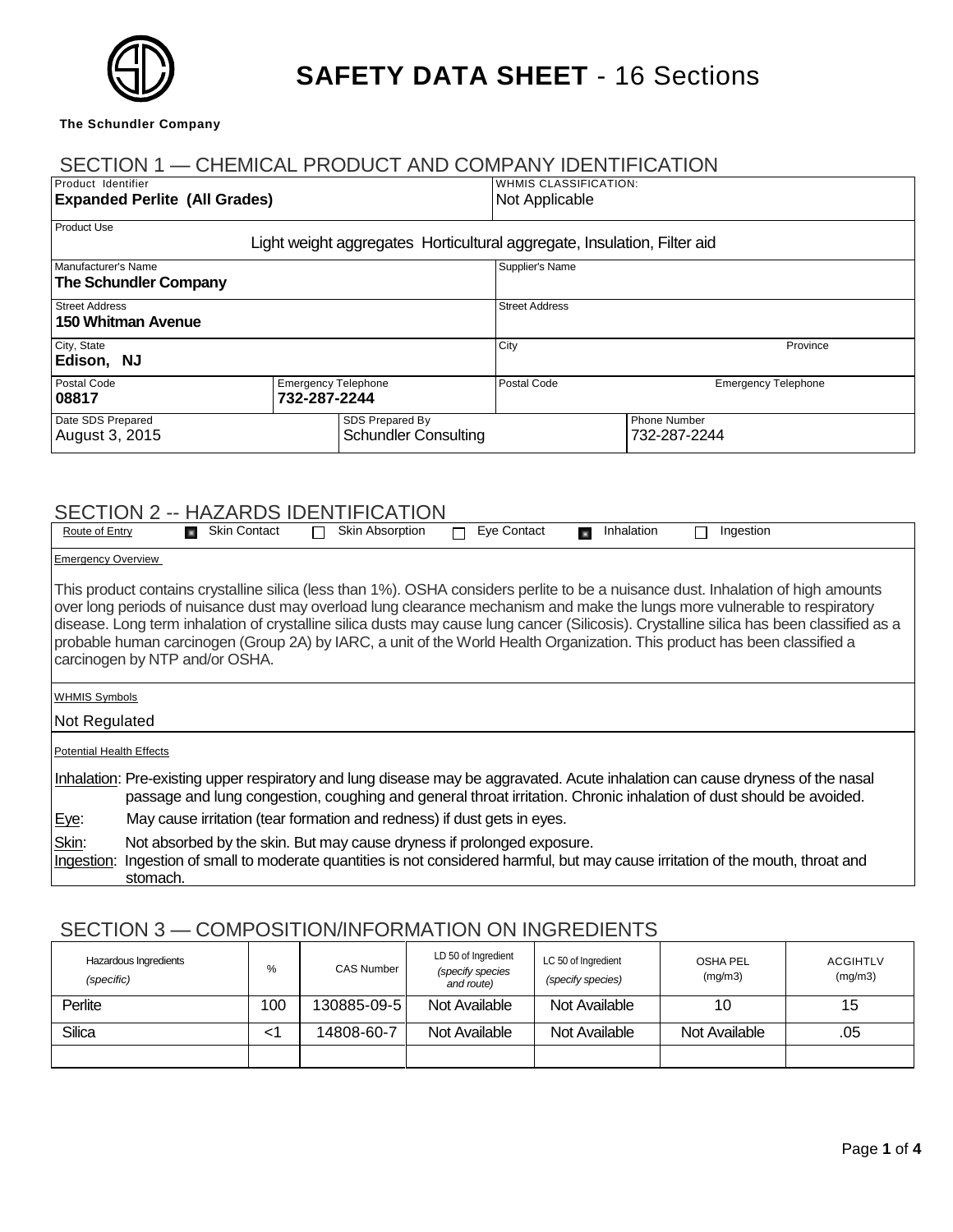## SECTION 4 — FIRST AID MEASURES

**Skin Contact** Use moisture renewing lotions if dryness occurs

Eye Contact

Flush eyes with generous quantities of water or eye rinse solution. Consult physician if irritation persists.

**Inhalation** 

Remove to fresh air. Blow nose to evacuate dust

Ingestion

Drink generous amounts of water to reduce bulk and drying effects.

## SECTION 5 — FIRE FIGHTING MEASURES

| Flammable<br>Yes<br>п                       | No                                           |                                                       |
|---------------------------------------------|----------------------------------------------|-------------------------------------------------------|
| <b>Means of Extinction</b><br>N/A           |                                              |                                                       |
| Flashpoint (°C) and Method<br>None          | Upper Flammable Limit (% by volume)<br>None  | Lower Flammable Limit (% by volume)<br>None           |
| Auto Ignition Temperature (°C)<br>None      | Explosion Data-Sensitivity to Impact<br>None | Explosion Data-Sensitivity to Static Discharge<br>N/A |
| <b>Hazardous Combustion Products</b><br>N/A |                                              |                                                       |
| <b>NFPA</b><br>N/A                          |                                              |                                                       |

#### SECTION 6 — ACCIDENTAL RELEASE MEASURES

**Personal Precautions:** 

If dust is present, use respirator fitted with particulate filter as specified in Section 8. Protect eyes with goggles.

#### Containment and Cleanup:

Vacuum clean dust with equipment fitted with HEPA filter. Use dust suppressant such as water if sweeping is necessary.

Environment:

Not considered as hazardous waste by RCRA (40 CFR Part 261). Place waste and spillage in closed containers. Dispose of in approved landfill.

#### SECTION 7 — HANDLING AND STORAGE

Handing Procedures and Equipment

Minimize dust generation. Avoid contact with eyes. Avoid breathing dust. Repair or dispose of broken bags.

**Hazardous Combustion Products** 

Store in a dry place to maintain packaging integrity and product quality. Do not store near hydrofluoric acid. Observe all label precautions and warnings.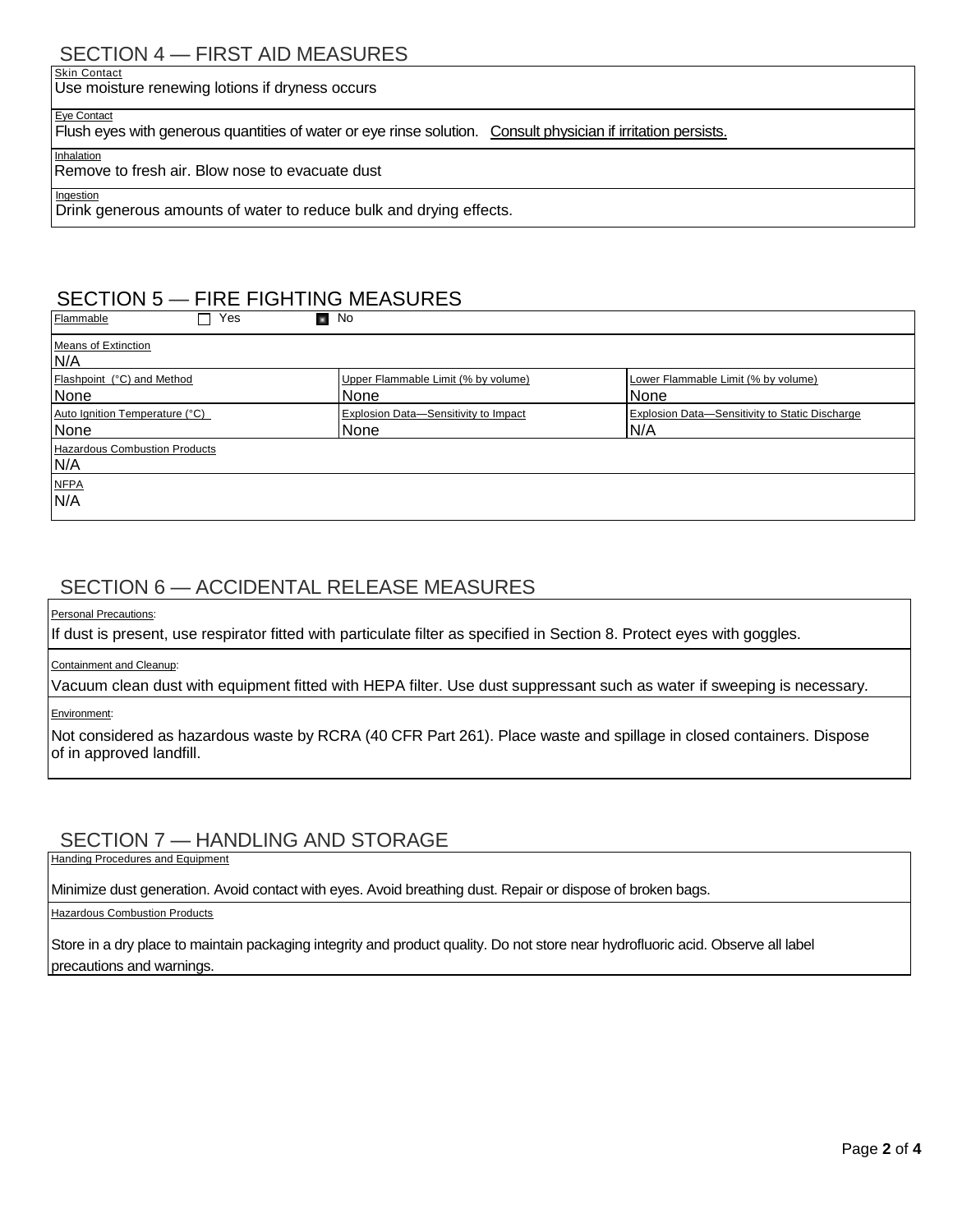## SECTION 8 — EXPOSURE CONTROL / PERSONAL PROTECTION

| ULUTIVI V<br>LAI UUUNE UUNTINUE / FENUUNAE FINUTEUTIUN                                                                                                                                                                                                                                                                                                                                                                                                                                                                                                                                                                                                                                                                                                                                                                                   |                       |                           |                    |                 |                 |              |
|------------------------------------------------------------------------------------------------------------------------------------------------------------------------------------------------------------------------------------------------------------------------------------------------------------------------------------------------------------------------------------------------------------------------------------------------------------------------------------------------------------------------------------------------------------------------------------------------------------------------------------------------------------------------------------------------------------------------------------------------------------------------------------------------------------------------------------------|-----------------------|---------------------------|--------------------|-----------------|-----------------|--------------|
| <b>Exposure Limits</b><br>$\Box$ OSHA PEL $\Box$<br>Other<br>$\blacksquare$ ACGIH TLV                                                                                                                                                                                                                                                                                                                                                                                                                                                                                                                                                                                                                                                                                                                                                    |                       |                           |                    |                 |                 |              |
| Specific Engineering Controls (such as ventilation, enclosed process)                                                                                                                                                                                                                                                                                                                                                                                                                                                                                                                                                                                                                                                                                                                                                                    |                       |                           |                    |                 |                 |              |
| Adequate ventilation and appropriate local exhaust where needed to keep dust level below PEL                                                                                                                                                                                                                                                                                                                                                                                                                                                                                                                                                                                                                                                                                                                                             |                       |                           |                    |                 |                 |              |
| Personal Protective Equipment                                                                                                                                                                                                                                                                                                                                                                                                                                                                                                                                                                                                                                                                                                                                                                                                            | $\blacksquare$ Gloves | $\blacksquare$ Respirator | $\blacksquare$ Eve | $\Box$ Footwear | $\Box$ Clothing | $\Box$ Other |
| If Checked, Please Specify Type:                                                                                                                                                                                                                                                                                                                                                                                                                                                                                                                                                                                                                                                                                                                                                                                                         |                       |                           |                    |                 |                 |              |
| Skin: No special equipment is required.                                                                                                                                                                                                                                                                                                                                                                                                                                                                                                                                                                                                                                                                                                                                                                                                  |                       |                           |                    |                 |                 |              |
| Respiratory: Respirators fitted with filters certified to standard 42CFR84 under series N95 should be worn when dust is present. If<br>the dust concentration is less than ten (10) time the Permissible Exposure Limit (PEL) use a quarter or half mask respirator. If dust<br>concentration is greater than ten (10) times and less than fifty (50) times the PEL, a full-face piece respirator fitted with replaceable<br>N95 filters is recommended. If dust concentration is greater than fifty (50) and less than two-hundred (200) times the PEL use a<br>power air-purify (positive pressure) respirator with replaceable N95 filter. If dust concentration is greater than two-hundred (200)<br>times the PEL use a type C, supplied air respirator (continuous flow, positive pressure), with full face piece, hood or helmet. |                       |                           |                    |                 |                 |              |
| <b>Eye:</b> Goggles to protect from dust.                                                                                                                                                                                                                                                                                                                                                                                                                                                                                                                                                                                                                                                                                                                                                                                                |                       |                           |                    |                 |                 |              |

#### SECTION 9 — PHYSICAL AND CHEMICAL PROPERTIES

| <b>Physical State</b><br>Solid | Odor and Appearance<br>No Distinct Odor<br>White Granules or Powder | Odor Threshold (ppm)<br>N/A |
|--------------------------------|---------------------------------------------------------------------|-----------------------------|
| <b>Specific Gravity</b>        | Vapor Density (air=1)                                               | Vapor Pressure (mmHq)       |
| 2.35                           | IN/A                                                                | N/A                         |
| <b>Evaporation Rate</b>        | Boiling Point (°C)                                                  | Freezing Point (°C)         |
| N/A                            | N/A                                                                 | N/A                         |
| pH                             | Coefficient of Water/Oil Distribution                               | Solubility in Water         |
| $6 - 10$                       | N/A                                                                 | <b>Slightly Soluble</b>     |

#### SECTION 10 - STABILITY AND REACTIVITY

| <b>Chemical Stability</b><br>Yes<br>No                                 | If not, under what conditions                                                           |
|------------------------------------------------------------------------|-----------------------------------------------------------------------------------------|
| Incompatibility with other Substances<br>Yes<br><b>No</b>              | If yes, which ones?<br>Reacts with Hydrofluoric Acid to form Silicon Tetra Fluoride gas |
| Reactivity and under what conditions?<br>No dangerous reactions known. |                                                                                         |
| <b>Hazardous Decomposition Products</b><br><b>None</b>                 |                                                                                         |

#### SECTION 11 — TOXICOLOGICAL INFORMATION

Effects of Acute Exposure

Potential irritant for skin contact, eye contact or inhalation.

#### Effects of Chronic Exposure

Perlite is a naturally occurring volcanic glass consisting of fused sodium-potassium-aluminum silicate. Tests conducted on Perlite have not identified crystalline silica as being present above the detection limit (0.05%). Although there are not published reports of adverse health effects from exposure to perlite dust, dust levels should be maintained below the OSHA Permissible Exposure Limit for perlite and respirators used when airborne dust is present.

*(SECTION 11 — TOXICOLOGICAL INFORMATION Continued on Next Page)*